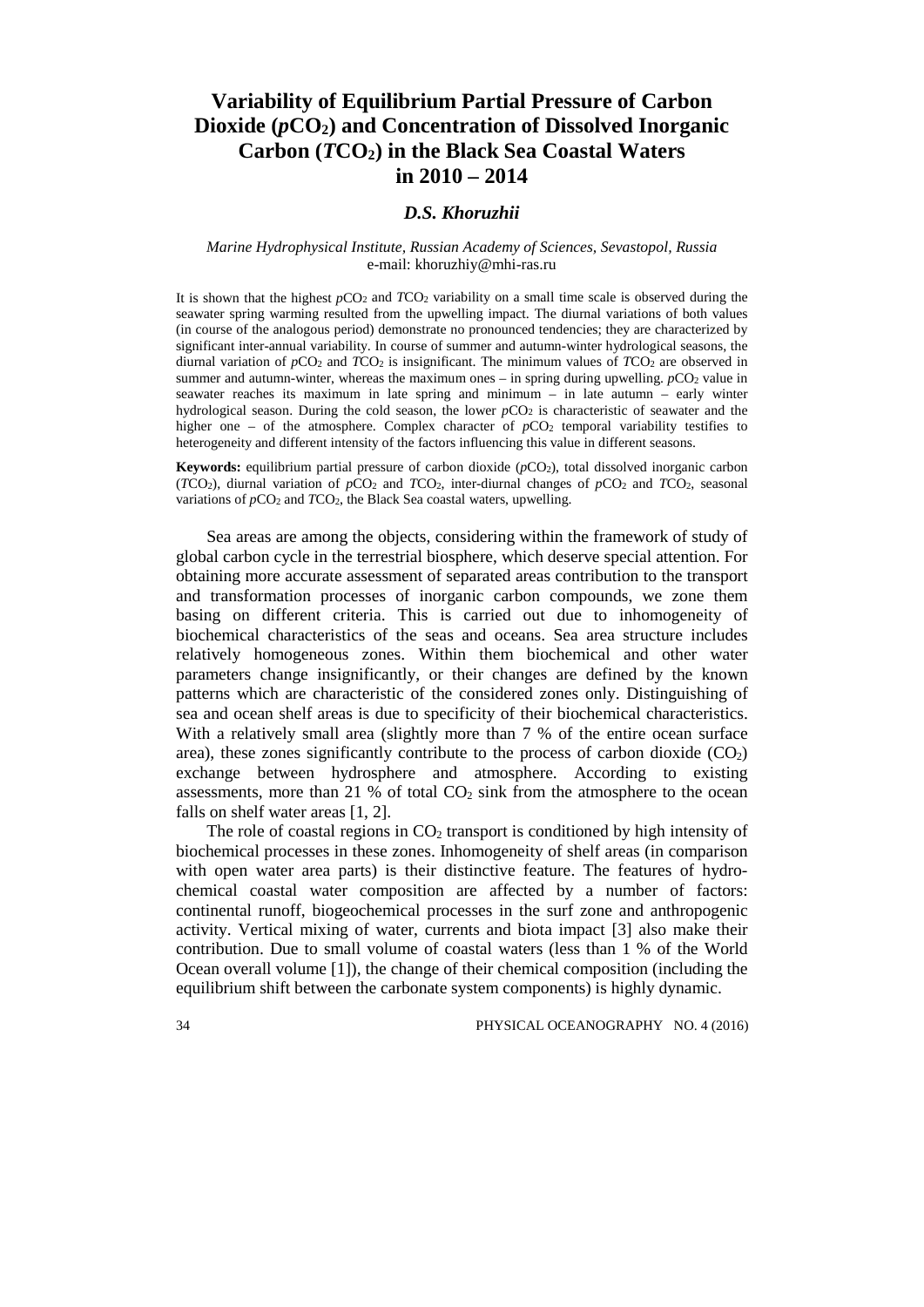The Black Sea carbonate system features were previously considered by several authors  $[4 - 7]$ . The results, represented in these papers, were obtained by calculating carbonate system components using the pH value (pH) and total alkalinity (*Alk*) as the initial data. Measuring equipment improvement allowed us to shift to direct measurements of equilibrium carbon dioxide  $(pCO<sub>2</sub>)$  partial pressure and concentration of inorganic carbon  $(TCO<sub>2</sub>)$  dissolved in the seawater. As a result, the uncertainty, arising upon computational determination of these values, decreases. Features of  $TCO<sub>2</sub>$  and  $pCO<sub>2</sub>$  variation on a small time scale in surface waters in warm season were previously considered in  $[8 - 10]$ .

In the present paper the features of diurnal and interdiurnal variations of  $pCO<sub>2</sub>$ and *T*CO2 in different seasons, as well as seasonal and interannual variability of the analyzed the values are discussed. The dependence of these values on hydrologic conditions is also considered.

**Research** area and **techniques.**  $pCO_2$  and  $TCO_2$  direct measurements have been carried out during the expeditionary investigations, regularly performed by staff members of the sea biogeochemistry department of Marine Hydrophysical Institute since 2009. The data obtained in  $2012 - 2014$  are of particular interest because two of nine expeditions performed at this time were carried out in late autumn – early winter hydrological seasons (late November – early December). As a result, an extensive experimental data array was collected. The analysis of these data allows us to consider  $TCO_2$  and  $pCO_2$  variability both at synoptic time scale and at the level of seasonal and interannual changes.

Equilibrium  $pCO_2$  and  $TCO_2$  concentration measurements were carried out at stationary oceanographic platform, situated near Katsiveli (the Southern Coast of the Crimea). The platform is located at 430 m distance from the shore, the depth in sampling point makes up 27 m.

Water for the study was collected by submersible vibration pump from three horizons: 0, 0.5 and 5 meters. A float was applied for the pump submersion depth fixation. The sampling was carried out three times a day: at 7:00, 12:00 and 18:00. Simultaneously with the sampling, a hydrologic probing (water temperature and salinity profiles were calculated by its results) was carried out.

For *p*CO<sub>2</sub> and *TCO*<sub>2</sub> measuring *AS-C*3 instrumental complex (based on 7000*DP* infra-red nonscattering analyzer) was applied. Measuring equipment calibration and  $pCO_2$  and  $TCO_2$  determination were performed according to manufacturer documentation [11, 12].

Measurement technique is described in detail in [13]. The water was pumped through the equilibrator connected with *LI-*7000*DP* analyzer measuring cell to measure *pCO*<sub>2</sub>. An air flow, circulating within closed-loop system between the equilibrator and measuring cell of the apparatus, was generated with built-in pump analyzer. When passing through the equilibrator, the air contacted with the water under analysis. As a result,  $CO<sub>2</sub>$  partial pressure in the gaseous phase came to equilibrium with the liquid phase in a certain period of time (about 30 min). An occurrence of equilibrium was determined by the termination of  $pCO<sub>2</sub>$  value changes in the analyzer measuring cell. The same instrumental complex was applied for  $TCO<sub>2</sub>$  concentration measuring.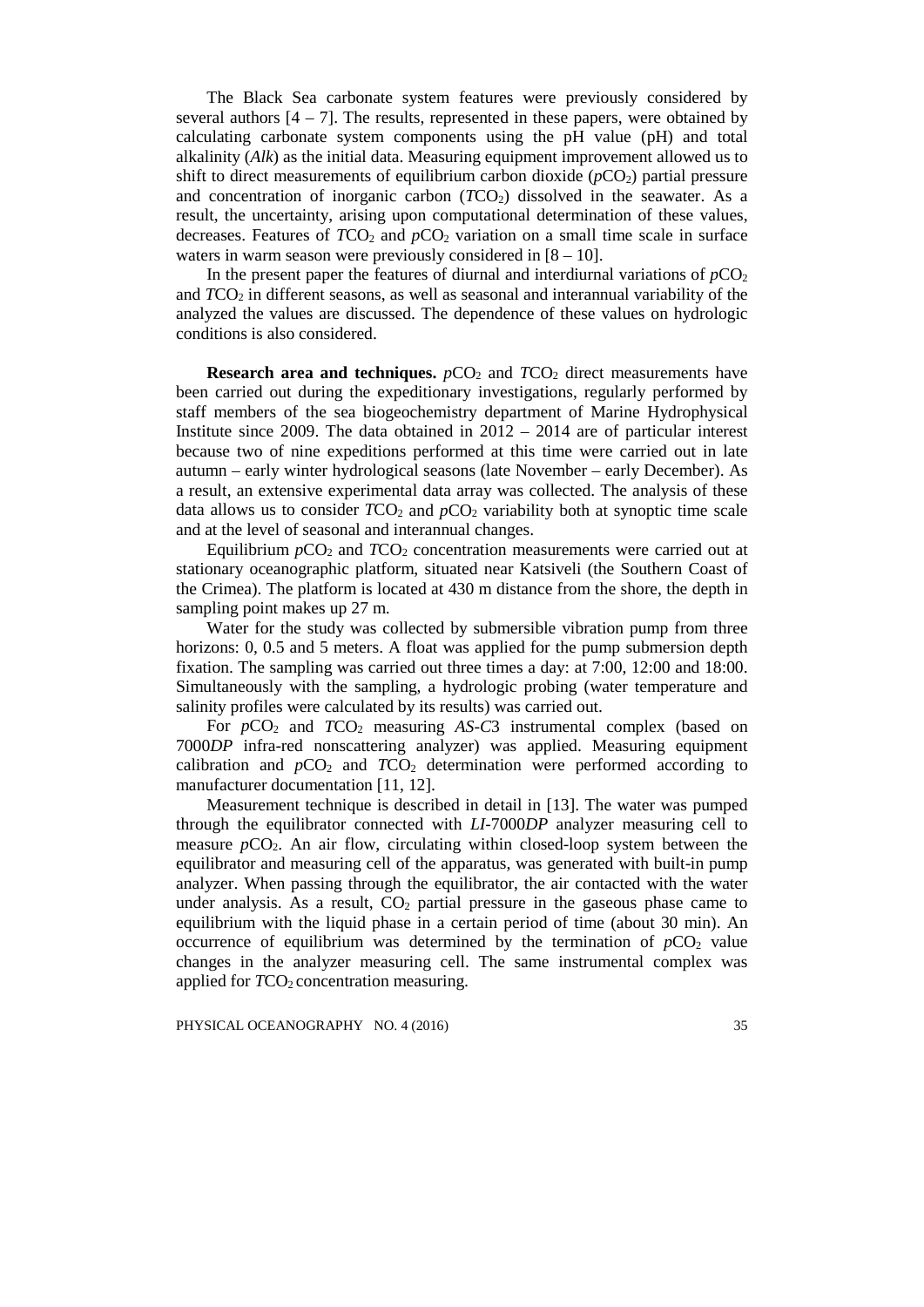Water samples for *TCO*<sub>2</sub> concentration determination were collected into the bottles with ground-in stopper and they were analyzed immediately after sampling, without storage and conservation. An aliquot of  $0.5 \text{ cm}^3$  of water was sampled into the apparatus reactor applying *KLOEHN* digital pump (which is a part of the instrumental complex) to measure *TCO*<sub>2</sub>. Acidic reactant (ortho-phosphoric acid solution with mass fraction of 10 %) was injected into the reactor in the same manner. As a result of reaction with the acid, all inorganic forms of carbon were transformed into  $CO<sub>2</sub>$  which got into the analyzer measuring cell with the gas carrier current.  $CO<sub>2</sub>$  concentration in the aliquot was determined by the absorption peak area. It was calculated by the computer program supplied with the analyzer. On the basis of obtained peak area values,  $TCO<sub>2</sub>$  concentration in the water under analysis was calculated by the calibration graph (constructed using a standard solution of sodium carbonate). Measurement technique was previously described in detail in [13].

**Results and their discussion.** Low salinity of the Black Sea waters and high inorganic carbon concentration in their composition are the results of significant volume of continental runoff (which gets into the sea) and generation of great amounts of  $CO<sub>2</sub>$  in the deep part and at the bottom of the sea. In broad terms, the Black Sea water carbonate system is similar to the one of the ocean. At the same time, it is characterized by a number of specific features such as carbonate equilibrium "shift". Due to it free  $CO<sub>2</sub>$  percentage in the Black Sea surface waters is about 0.5 % of the total inorganic carbon concentration. For the ocean waters it makes up 1 %. Despite the equilibrium shift and  $CO<sub>2</sub>$  relative proportion decrease, the absolute value of its equilibrium partial pressure in the Black Sea waters appeared to be higher than in the ocean. This is due to high  $TCO<sub>2</sub>$  concentration. Previous calculations, carried out using pH and *Alk* measurement results, indicate that at the majority of the basin the Black Sea surface waters are oversaturated with free CO2. Equilibrium *p*CO2 value in the Black Sea surface layer was estimated at 400 – 500 µatm, and it exceeds the corresponding value for the atmosphere [7]. Thus, the Black Sea can be regarded as a source of  $CO<sub>2</sub>$  release into the atmosphere. The results of equilibrium  $pCO<sub>2</sub>$  direct measurements in the Black Sea surface waters (obtained during the expeditionary investigation in  $2010 - 2014$ ) proved, in many ways, the conclusions previously drawn on the basis of calculations.

Summarized results of measurements, carried out in spring-summer (*a*) and autumn-winter (*b*) hydrologic seasons in 2010 – 2014, are represented in Fig. 1. As it was noticed in previous papers [8, 9], in spring and summer of 2010 – 2014  $pCO<sub>2</sub>$  value in the surface waters exceeded the one for the atmosphere in most cases.

In  $2012 - 2014$  this trend continued: the highest  $pCO<sub>2</sub>$  values and maximum amplitude of their changes in the surface layer were observed during the survey performed in May. The increase of  $pCO<sub>2</sub>$  mean value in the water was observed in 2011 – 2013 during the spring warming. However, in 2014 this magnitude decreased to the values of  $2010 - 2011$ . This may indicate the absence of a steady trend in its interannual variations.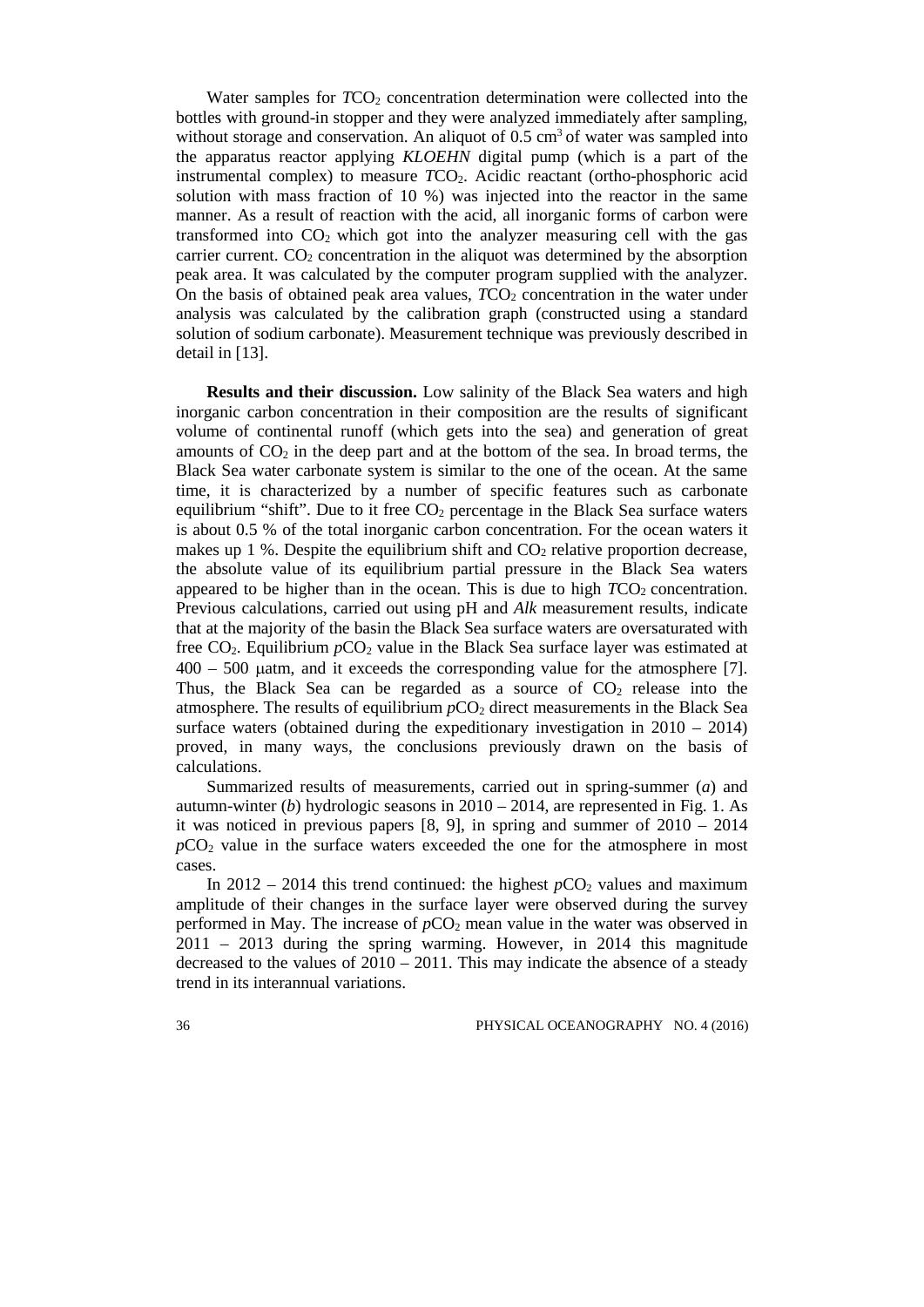

**Fig. 1.** Variability of  $pCO<sub>2</sub>$  in spring-summer (*a*) and autumnal-winter (*b*) hydrological seasons  $2010 - 2014$ 

The central month of spring hydrologic season (May) is characterized by the highest hydrologic characteristic variability due to intensive vertical mixing of waters. It is caused by seasonal warming and upwellings (the motion of cold deep waters, enriched with nutrients and inorganic carbon, towards the surface). Upwellings were observed during the survey carried out in May 2010, 2012 and 2013. Their duration was different: in 2010 the beginning of observations fell on the upwelling final phase, in 2012 upwelling lasted throughout most of the survey and in 2013 it lasted for several days in the middle of the survey. The range of  $pCO<sub>2</sub>$  values has increased due to the upwelling.

The pattern had been changing during the survey carried out in late summer – early autumn hydrologic seasons. On the basis of direct measurements it was determined that in this season Water-Atmosphere system reached equilibrium state, which is typical for autumn season. The decrease of  $pCO<sub>2</sub>$  in the water was observed at this time. Its value became lower than the corresponding value for the atmosphere. Temporal boundaries of equilibrium state are unstable. For instance, in September 2010 and 2013 (i. e. at the end of summer hydrologic season)  $pCO<sub>2</sub>$ values in the water were, in several cases, lower than mean values for the atmosphere during each survey. On the contrary, in October 2012 in most cases there were more  $pCO<sub>2</sub>$  in the water than in the atmosphere. In October 2014 it was observed a pattern typical for the cold season: during the entire survey  $pCO<sub>2</sub>$ content in the water was significantly lower than in the atmosphere. Such variability can be explained by delay or advance of hydrologic season onset due to meteorological features of some years.

Two surveys were carried out in late November – early December 2012 and 2013. The time of observations corresponded to the hydrologic autumn, but the results obtained during these expeditions differed from the values typical for the beginning of autumn season. During the entire time of observations in November – December 2012,  $pCO_2$  content in the seawater was lower than the corresponding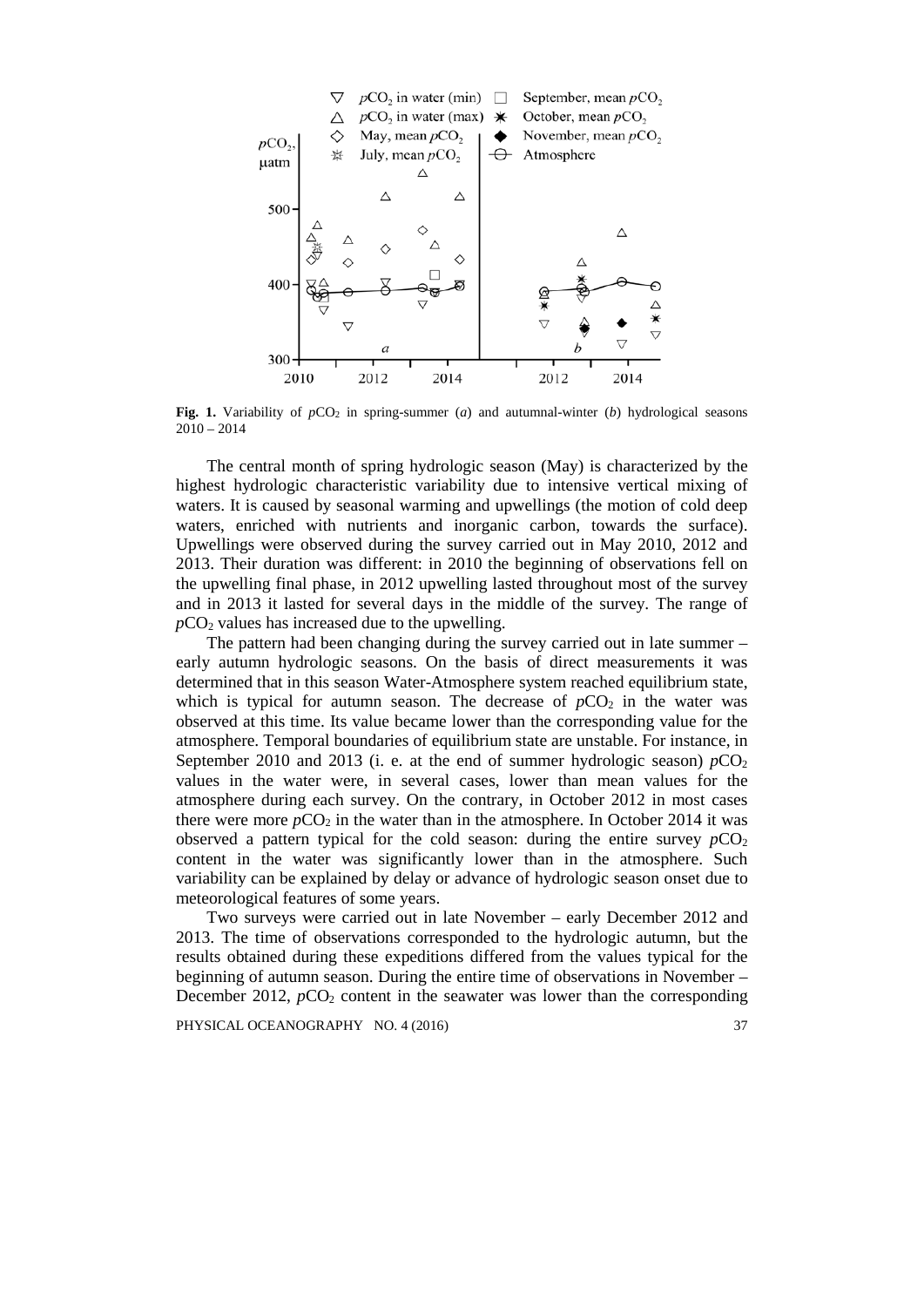figure in the atmosphere. Similar results were also obtained during the autumn observations in 2013. A feature of survey performed in 2013 was a transient  $pCO<sub>2</sub>$ increase after the storm, which resulted, simultaneously with  $pCO<sub>2</sub>$  rise, in change of other hydrochemical parameters: sharp increase of  $TCO<sub>2</sub>$  and pH decrease.

 $pCO<sub>2</sub>$  variation in different seasons of  $2012 - 2014$  is represented in Fig. 2. In each case time is expressed in days from the beginning of the survey. Expeditions performed in May were more durable, and this explains the asymmetry of the graphs.



**Fig. 2.** Changes of  $pCO_2$  in surface layer of the Black sea coastal waters near the South coast of the Crimea in different seasons 2010 – 2014

During the surveys carried out in warm season *pCO*<sub>2</sub> values in the water were higher than the corresponding value for the atmosphere. Decrease of  $CO<sub>2</sub>$ equilibrium pressure in the water was observed during upwellings, but even in these cases it remained higher than in the atmosphere [8].

In all cases maximum values of  $pCO<sub>2</sub>$  in the water were observed during the spring surveys and minimum ones – during the autumn surveys.

 $pCO<sub>2</sub>$  diurnal variation in different seasons is represented in Fig. 3. As is obvious from the graphs, most of autumn season surveys are characterized by narrow range of  $pCO<sub>2</sub>$  variations during the day, as well as the absence of pronounced regularities in the diurnal variations of this parameter. Meteorological and hydrological conditions changed from year to year, and due to this fact features of *p*CO<sub>2</sub> diurnal variation were also unstable.

 $pCO<sub>2</sub>$  value had the highest variability during the surveys carried out in May. During the autumn surveys, including the ones performed in late November,  $pCO<sub>2</sub>$ values were within a more narrow range.

In October 2012 the weather was fine during the entire period of observations and water temperature was above 20 °C. The highest  $pCO_2$  value variability at this period was observed at day. This could be a result of both insolation, which leads to the warming of the surface layer of waters, and biota impact.

In November 2012  $pCO<sub>2</sub>$  varied within the narrow range and remained significantly lower than the corresponding parameter for the atmosphere. Variations at daily scale were insignificant during this survey. A similar pattern was also observed in November 2013, but in this case a transient significant increase of *p*CO2 was noticed after the storm. Other hydrochemical parameters, pH and *TCO*<sub>2</sub> concentration, also changed due to the storm.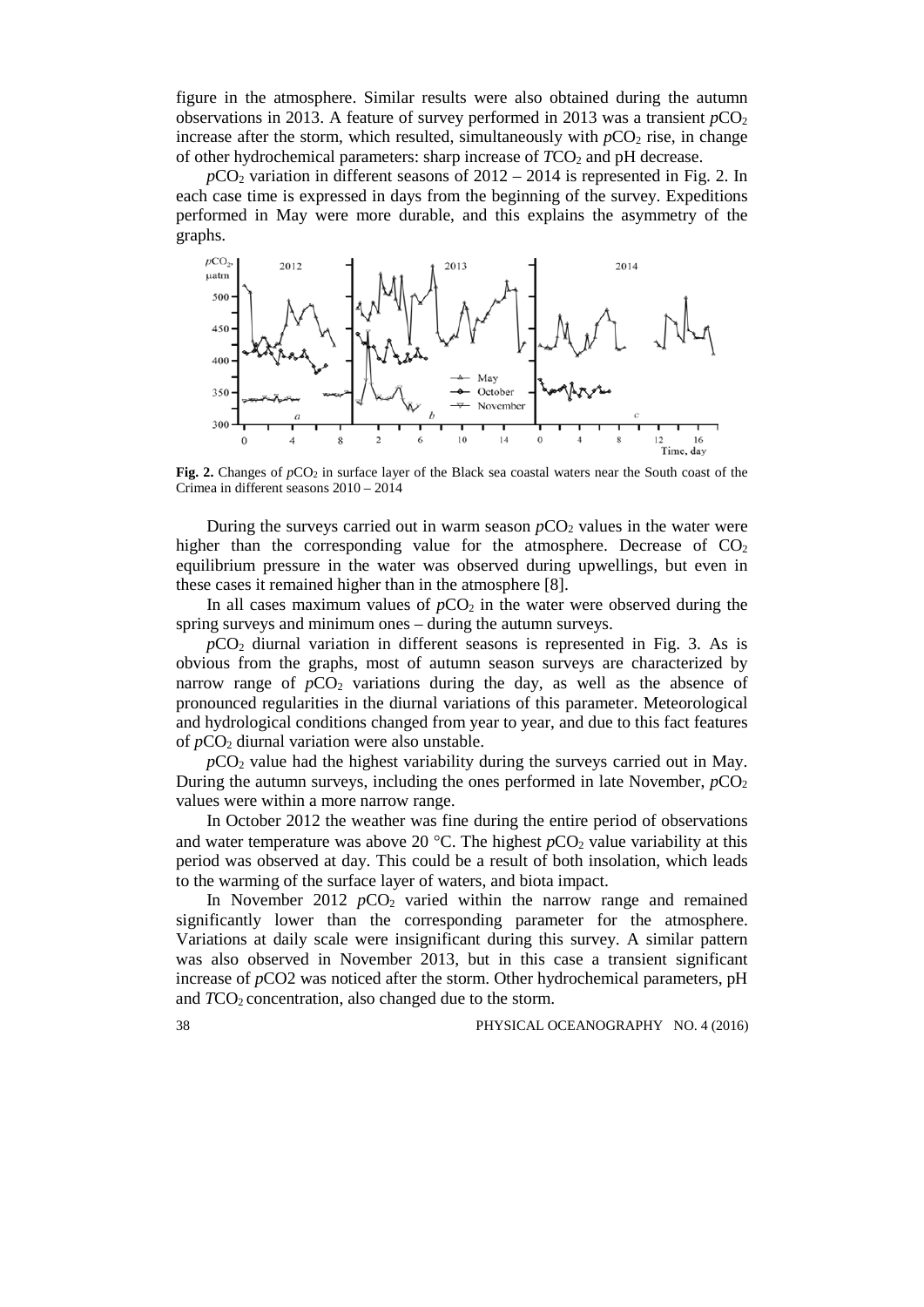

Fig. 3. Diurnal variation of  $pCO<sub>2</sub>$  and temperature of water near the shores of the Crimea in the morning (*a*), in the daytime (*b*), in the evening (*c*)

In October 2014,  $pCO_2$  value in the surface layer of water was lower than in the atmosphere during the entire observational period. The widest  $pCO<sub>2</sub>$  value range was observed in the morning.

In warm season the lowest  $pCO<sub>2</sub>$  value variability was noted in June and September 2010. In both cases it was observed an insignificant variability of hydrological characteristics. In particular, water temperature varied within the narrow range. Wider range of  $pCO<sub>2</sub>$  values was characteristic of the daytime, and in September – of the evening hours.

In September 2013 water temperature variation amplitude was significantly higher due to transient upwelling observed during the survey. At this time  $pCO<sub>2</sub>$ values were in wider range and their maximum amplitude was observed in evening.

The highest  $pCO<sub>2</sub>$  variability is characteristic of the surveys carried out in May. Spring season is characterized by significant dynamics of hydrological conditions caused by both seasonal warming of water and repeatedly occurred upwellings. Water temperature sharply decreased and water hydrochemical characteristics changed due to these upwellings. Maximum  $pCO<sub>2</sub>$  variations were observed in the beginning and in the end of upwelling. Inhomogeneity of PHYSICAL OCEANOGRAPHY NO. 4 (2016) 39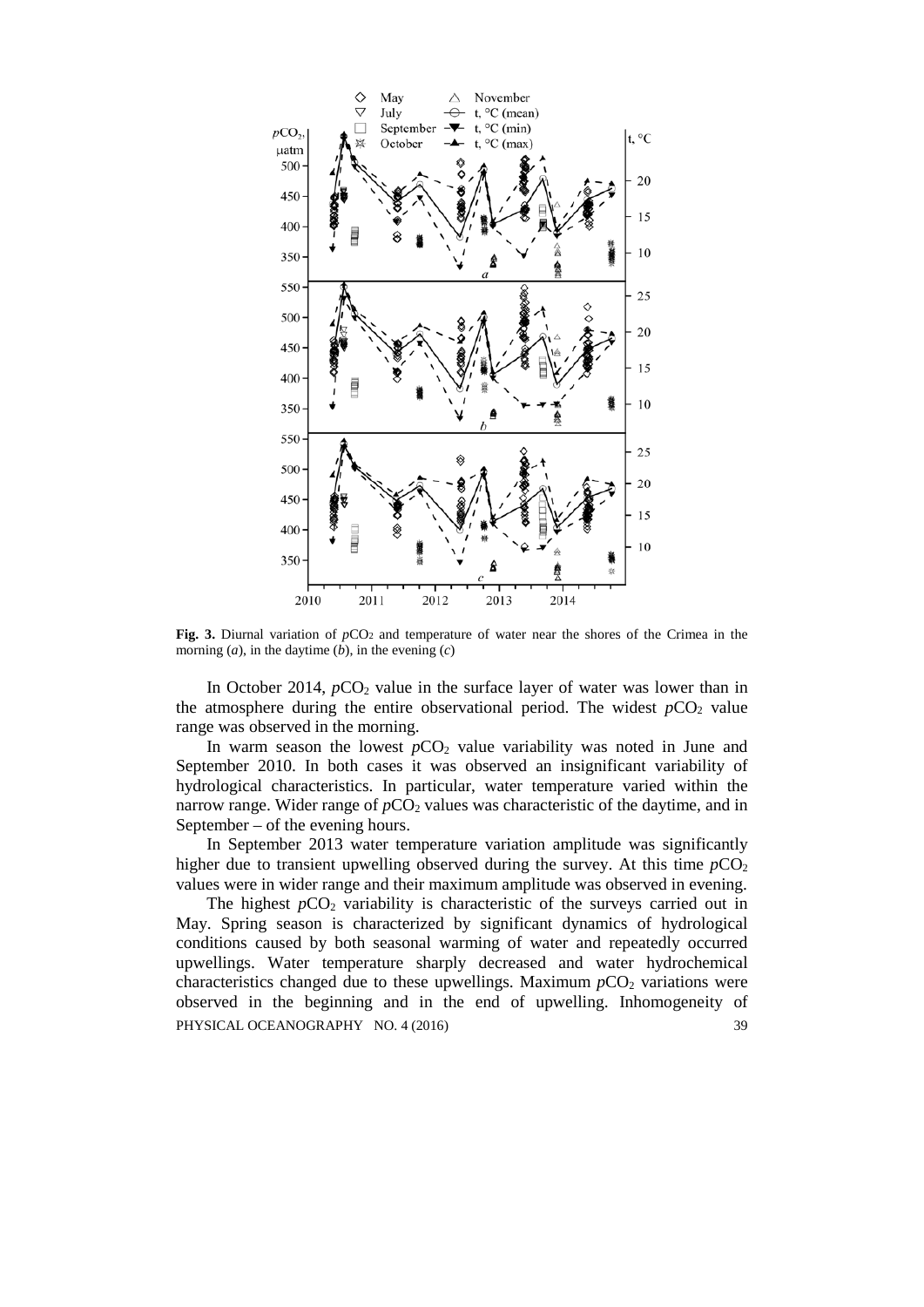conditions in different years does not allow us to distinguish an unambiguous trend in  $pCO<sub>2</sub>$  diurnal variability during the spring warming of waters.

In May 2010 and 2012 the width of range (within which  $pCO_2$  values were) insignificantly changed during the day, but in 2012 variation amplitude was significantly greater and  $pCO<sub>2</sub>$  absolute values were higher than in 2010. In May 2013 the highest  $pCO_2$  variability was observed at day and in evening.

 $pCO<sub>2</sub>$  diurnal variation also changed from year to year in the absence of upwellings. Thus, in May 2011  $pCO<sub>2</sub>$  variability was higher in the morning and in May 2014 – at the day and in the evening.

Temporal inhomogeneity of  $pCO<sub>2</sub>$  diurnal variation (typical for the surveys performed in May) may be explained by unequal effect of some factors in different years. Particularly, variability of hydrological and meteorological conditions may be among these factors. Higher  $pCO<sub>2</sub>$  mean values in May 2013 (in comparison with May 2012) may have been caused by abnormally warm winter and early spring in 2013. The results of observations carried out in May 2012 and 2013 were similar in general terms. In both cases significant  $pCO<sub>2</sub>$  variations at synoptical scale were observed. This may take place due to upwellngs which occurred during the both surveys.

*T*CO2 concentration is one of conservative parameters and its interannual variations were less pronounced than the ones of  $pCO<sub>2</sub>$ . *TCO*<sub>2</sub> dynamics in spring – summer and autumn – winter seasons is represented in Fig. 4.



**Fig. 4.** Seasonal variation of  $TCO<sub>2</sub>$  in 2010 – 2014 ( $a$  – spring-summer,  $b$  – autumnal-winter hydrological seasons)

The maximum concentrations of *TCO*<sub>2</sub> were observed during spring warming of waters in 2010 and 2012. In both cases  $TCO<sub>2</sub>$  concentration increase and the maximum amplitudes of variation of this parameter were caused by upwellings. The sharpest *TCO*<sub>2</sub> concentration variations were observed at the beginning and in the end of upwellings, as well as for  $pCO_2$  concentration. It should be noted that *TCO*<sub>2</sub> concentration increases were transient and did not affect mean value of this magnitude. In particular, in May  $2010 - 2012$  *TCO*<sub>2</sub> mean concentration varied within a narrow range, although in two cases an upwelling took place. In 2011 it was not observed.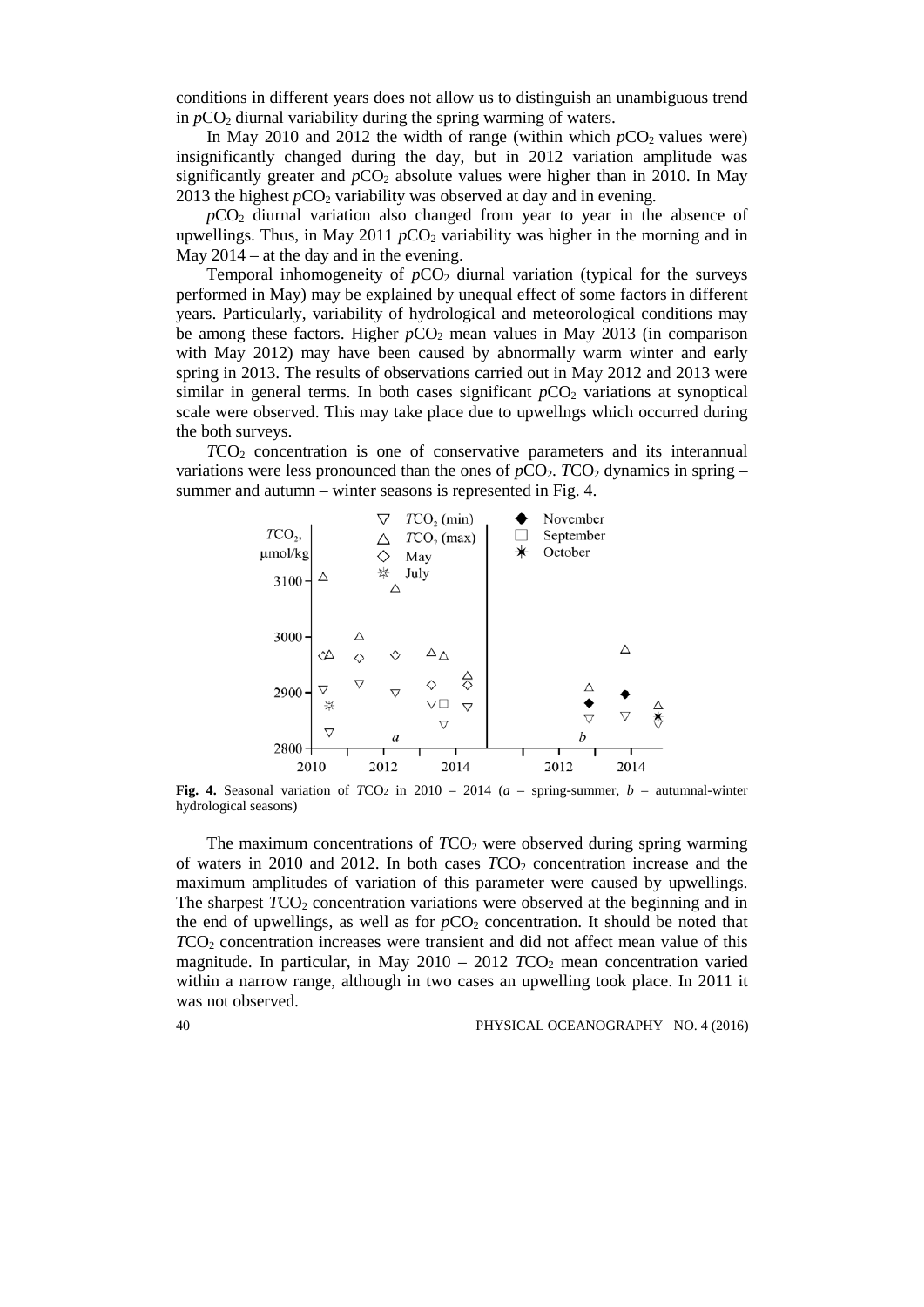In May 2013 and 2014 *TCO*<sub>2</sub> mean concentrations were close but in both cases they were lower than in previous years.  $TCO<sub>2</sub>$  concentration range in 2013 was narrower than in the previous year, despite the fact that upwellings were observed in both cases.

In May 2014 it took place a gradual water temperature increase without sudden drops. As a result, *TCO*<sub>2</sub> concentration varied within narrower interval.

The minimum *TCO*<sub>2</sub> mean concentrations were typical for summer and autumn – winter seasons, but in warm season *T*CO2 variation amplitude was higher than in late autumn.

*T*CO2 diurnal variation is represented in Fig. 5. In most cases *T*CO2 concentration variations are poorly pronounced during the day. This may be explained by the fact that significant *TCO*<sub>2</sub> fluctuations are observed only under the conditions of water hydrological characteristic change.



**Fig. 5.** Diurnal variation of *TCO*<sub>2</sub> and temperature of water near the shores of the Crimea in the morning  $(a)$ , in the daytime  $(b)$ , in the evening  $(c)$ 

Owing to the great number of parameters affecting  $pCO_2$  and  $TCO_2$  values in surface waters, it is difficult to determine the contribution of separate factors. As a rule, identification and quantification of feedback scale, caused by individual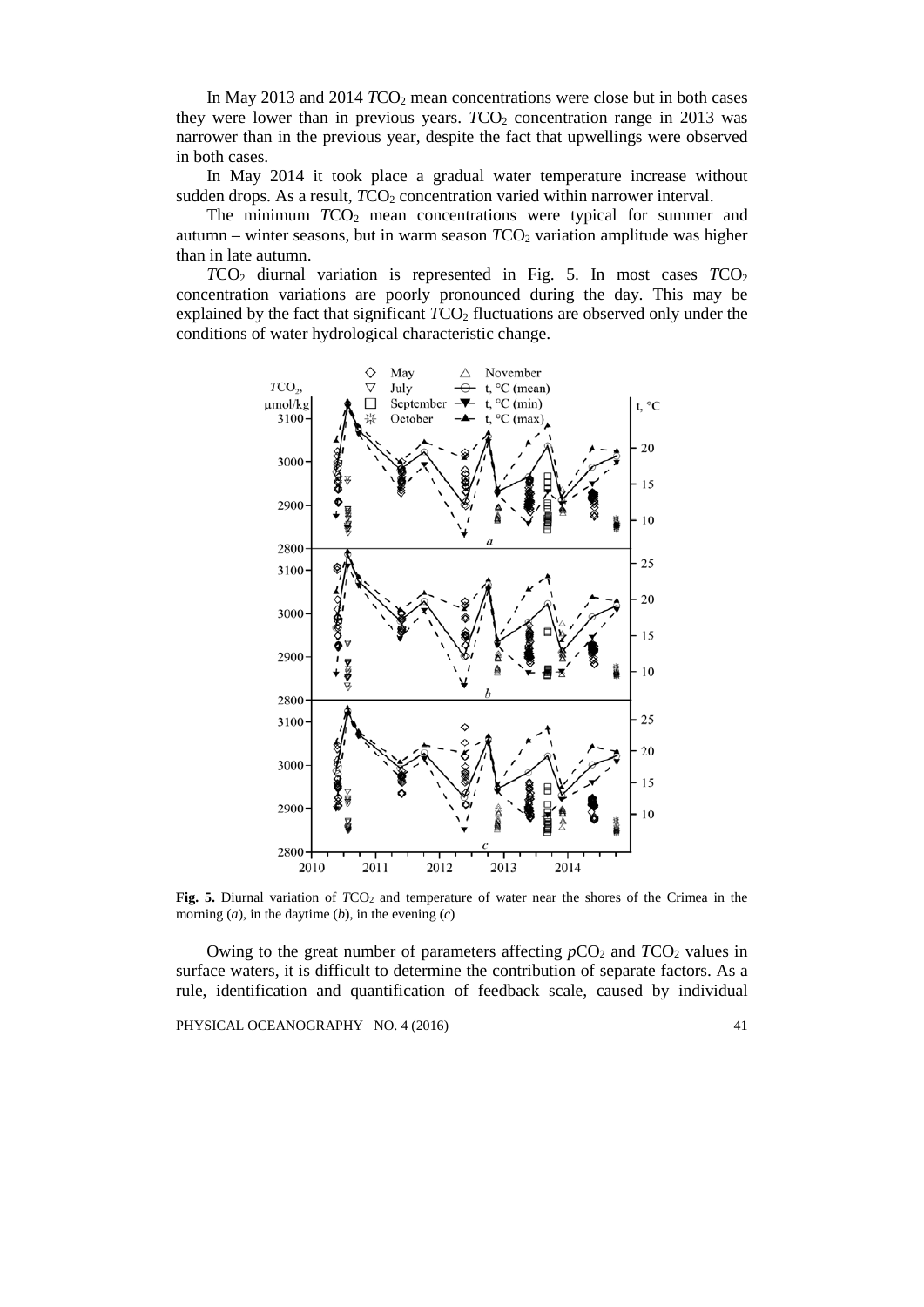impact of each factor, is impossible due to inhomogeneity of affecting parameters. This is why an empirical criterion – Pearson correlation coefficient (*r*) was applied to evaluate the bonding force between the parameter under study and affecting factor.

Initially, temperature was considered as the main parameter affecting the equilibrium between the carbonate system components and determining the value of equilibrium  $pCO_2$  [8]. Such choice was based on temperature dependence of carbon dioxide and calcium carbonate  $(CaCO<sub>3</sub>)$  solubility in the water. In the form of CaCO3 inorganic carbon is inclusive of hydrobionts exoskeleton as well as deposits and buries in bottom sediments. Water temperature increase results in solubility decrease of both  $CO<sub>2</sub>$  and  $CaCO<sub>3</sub>$  [14, 15].

Temperature effect on  $CO<sub>2</sub>$  solubility is described by Henry's law [14]:

$$
[\mathbf{CO}_2] = \mathbf{K}_0 f \mathbf{CO}_2,\tag{1}
$$

where  $[CO<sub>2</sub>]$  is dissolved carbon dioxide concentration;  $K<sub>0</sub>$  is Henry's constant, its value depends on temperature and salinity;  $fCO<sub>2</sub>$  is carbon dioxide fugacity (the value which is close to equilibrium partial pressure, but it takes into account  $CO<sub>2</sub>$ difference from the perfect gas).

The following equation [14] is used to calculate fugacity of dissolved  $CO<sub>2</sub>$  in seawater:

$$
fCO_2 = pCO_2 \exp\left(p\frac{B+2\delta}{RT}\right),\tag{2}
$$

where *p* is the total pressure in the system; *R* is the universal gas constant; *T* is the absolute temperature; *B* and  $\delta$  are the coefficients calculated by the following equations [14]

$$
B = (-1636.75 + 12.0408T - 3.27957 \cdot 10^{-2}T^2 + 3.16528 \cdot 10^{-5}T^3)10^{-6},\tag{3}
$$

$$
\delta = (57.7 - 0.118T)10^{-6}.\tag{4}
$$

Henry's constant is calculated by the equation proposed in 1974 by Weiss (*R.F. Weiss*) [14]:

$$
\ln K_0 = \frac{9345.17}{T} - 60.2409 + 23.3585 \ln \left( \frac{T}{100} \right) +
$$
  

$$
S \left[ 0.023517 - 0.00023656T + 0.0047036 \left( \frac{T}{100} \right)^2 \right],
$$
 (5)

where *S* is the salinity.

Time variation of coastal surface water temperature is complex: the changes of this quantity are caused by the processes occurring on a small time scale, along with the seasonal trends. In particular, intensive insolation leads to surface layer temperature increase, resulting in  $CO<sub>2</sub>$  solubility decrease. Upwellings cause a sharp surface water temperature decrease and  $CO<sub>2</sub>$  solubility increase. The contribution of these phenomena at different time scales is non-constant and it significantly varies in different seasons.

The results from previous studies [8] indicated the essential role of temperature as a factor affecting  $pCO<sub>2</sub>$  value during the spring warming of water. 42 PHYSICAL OCEANOGRAPHY NO. 4 (2016)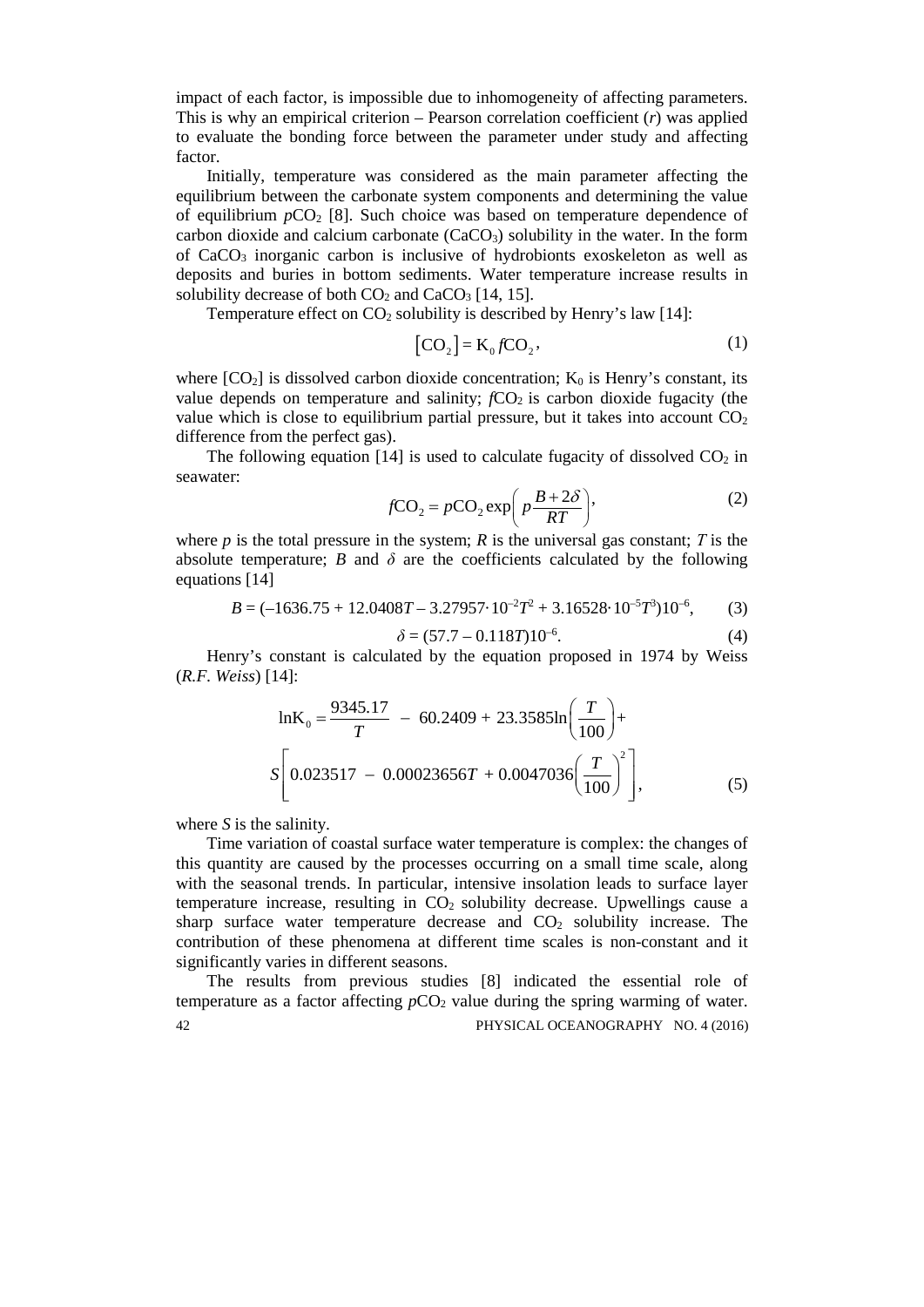Correlation analysis of data arrays obtained during different surveys was applied to evaluate the bonding force between the temperature and *pCO*<sub>2</sub>. The results of the analysis revealed that water temperature effect on  $pCO<sub>2</sub>$  is non-constant and it significantly changes on both inter-seasonal and inter-annual time scales. To evaluate the bonding force between the temperature and  $pCO<sub>2</sub>$ , the determination coefficient (squared Pearson correlation coefficient  $(r^2)$ ) was also applied. According to the results of such evaluation, the strongest bonding force between the temperature and  $pCO<sub>2</sub>$  was observed in 2012 and 2013 during the spring warming of waters:  $r^2$  value made up 0.807 and 0.847, respectively. In other cases the force was weaker: 0.630 in 2011, 0.477 in 2010 and 0.239 in 2014.

Thus, under conditions of spring warming of waters, high bonding force between the temperature and  $pCO<sub>2</sub>$  was observed only in two of five cases, in other cases it appeared to be moderate or weak. Noticeable relation was observed in October 2012 ( $r^2 = 0.68$ ), whereas during other surveys it was weak or absent.

Therefore, water temperature can not be considered as the main factor affecting *p*CO<sub>2</sub> value in the coastal waters. Above described relationship between the temperature and  $CO<sub>2</sub>$  solubility may be distorted or masked under effect of other factors.

Upwellings significantly affect  $pCO_2$  value in the coastal waters. Due to them not only sharp surface water temperature decrease takes place, but also a change of water hydrochemical characteristics. Deep waters are characterized by high concentrations of dissolved inorganic carbon and nutrient compounds. Upwelling causes vertical mixing of coastal waters and these compounds get into the surface layer. This results in primary production process intensification accompanied by CO2 uptake in the coastal waters.

According to contemporary conceptions, equilibrium  $pCO<sub>2</sub>$  value in the surface waters (and, as a consequence, the direction of  $CO<sub>2</sub>$  fluxes between the sea and the atmosphere) are caused by the functioning of two mechanisms: physical and biochemical. Functioning of the first mechanism is determined by the seawater physicochemical properties (in particular, by temperature and chemical composition peculiarities). As it was mentioned above, in most cases the role of temperature can not be regarded as a primary one.

Action of the second mechanism (the biochemical one) is due to functioning of coastal water ecosystem biotic component. Hydrobionts vital activity has a dual effect on free  $CO<sub>2</sub>$  concentration and thus the biochemical mechanism is usually divided into two components [2, 16]. The first one is a carbonate "pump", which provides calcium carbonate formation and sedimentation with simultaneous carbon dioxide release and its evasion into the atmosphere:

$$
\text{Ca}^{2+} + 2\text{HCO}_3^- \rightleftarrows \text{CaCO}_3\downarrow + \text{H}_2\text{O} + \text{CO}_2\uparrow. \tag{6}
$$

Carbonate "pump" functioning results in  $pCO<sub>2</sub>$  increase in the seawater. Calcium carbonate is produced by a number of hydrobionts, and primarily by coccolithophorides (microalgae) which generate about 50 % of total  $CaCO<sub>3</sub>$  in the ocean [17, 18].

According to equation (6),  $Ca^{2+}$  ion concentration increase and  $CaCO<sub>3</sub>$ solubility decrease promotes the rise of free  $CO<sub>2</sub>$  concentration. Dissolution and dissociation of calcium salts from the bottom sediments, as well as and terrigenous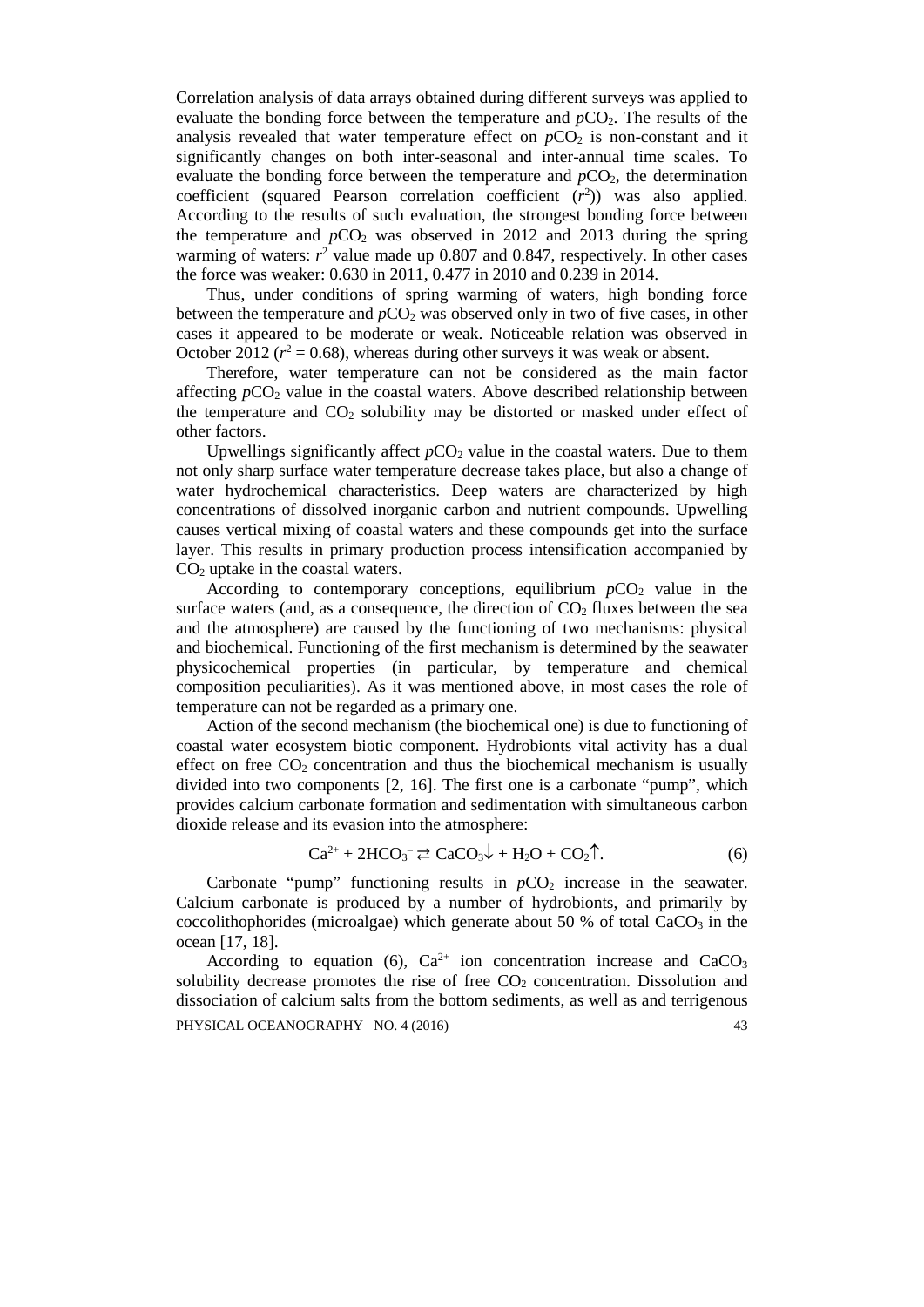runoff into the sea, are sources of  $Ca^{2+}$  ions. Runoff volume and its composition change throughout the year, complicating the assessment of its effect on coastal water condition.  $CO<sub>2</sub>$  and  $CaCO<sub>3</sub>$  solubility decrease, due to water temperature rise, results in increase of equilibrium  $pCO<sub>2</sub>$  in the water and intensification of  $CO<sub>2</sub>$ evasion into the atmosphere [15, 19].

The second component of biochemical mechanism is represented by biological "pump":

$$
CO2 + H2O \rightleftarrows CH2O + O2.
$$
\n(7)

Photosynthetic organisms, which perform carbon dioxide assimilation during the organic substance formation, provide the shift of equilibrium to the right.  $CO<sub>2</sub>$ release and the shift of equilibrium to the left are the results of biological oxidation.

The complexity of unambiguous interpretation of living organisms effect on  $pCO<sub>2</sub>$  value can be seen on the example of coccolithophorides, which currently are one of dominant phytoplankton species in the Black Sea. As photosynthetic organisms, these microalgae consume free  $CO<sub>2</sub>$  from the seawater, thereby reducing its equilibrium partial pressure. At the same time, when microalgae fission and grow they produce  $CaCO<sub>3</sub>$  which forms the basis of external skeleton of their cells. As a result,  $pCO<sub>2</sub>$  in the water increases according to the equation (6).

The dominance of certain processes of both biogenic and abiogenous nature (causing the equilibrium shift in the systems (6) and (7)) in the ecosystem at the given time period may results in either increase or decrease of equilibrium  $pCO<sub>2</sub>$  in the surface waters.

 $pCO<sub>2</sub>$  increase is observed when carbonate "pump" provides  $CaCO<sub>3</sub>$  formation and biological one provides organic matter oxidation.

One more source of uncertainty in assessing the expected  $CO<sub>2</sub>$  concentration is the fact that equilibrium shift between the carbonate system components is affected, along with  $CaCO<sub>3</sub>$ , by other minerals presenting in the composition of bottom sediment and suspended matter (which comes with terrigenous runoff). In particular, the interaction with clay materials is described by the following equations [19]:

$$
2\text{KAISi}_3\text{O}_{8(\text{sol.})} + 2\text{CO}_2 + 11\text{H}_2\text{O} \rightleftarrows
$$
  
\n
$$
\Rightarrow \text{Al}_2\text{Si}_2\text{O}_5(\text{OH})_{4(\text{sol.})} + 2\text{K}^+ + 2\text{HCO}_3^- + 4\text{H}_4\text{SiO}_4,\tag{8}
$$

$$
2KMg_3AlSi_3O_{10}(OH)_{2(sol.)} + 14CO_2 + 15H_2O \rightleftarrows
$$
  

$$
\Rightarrow Al_2Si_2O_5(OH)_{4(sol.)} + 2K^+ + 6Mg^{2+} + 14HCO_3^- + 4H_4SiO_4.
$$
 (9)

As a result of direct reaction (8), kaolin is formed from the feldspar and in reaction (9) kaolin is formed from the biotite. In both cases direct reaction is accompanied by  $CO<sub>2</sub>$  consumption which leads to decrease of its concentration in the water. The decrease of free  $CO<sub>2</sub>$  equilibrium partial pressure in the surface waters takes place due to its sequestration.

The dependence of coastal water hydrochemical composition formation on the mentioned processes is more pronounced than for open water areas. Firstly, small depth and intensive vertical mixing in the area under investigation heighten the bottom sediment effect not only on the composition of bottom layer, but also on the entire water column. Secondly, equilibrium between the carbonate system components affects the suspended matter intake caused by both terrigenous runoff and surf.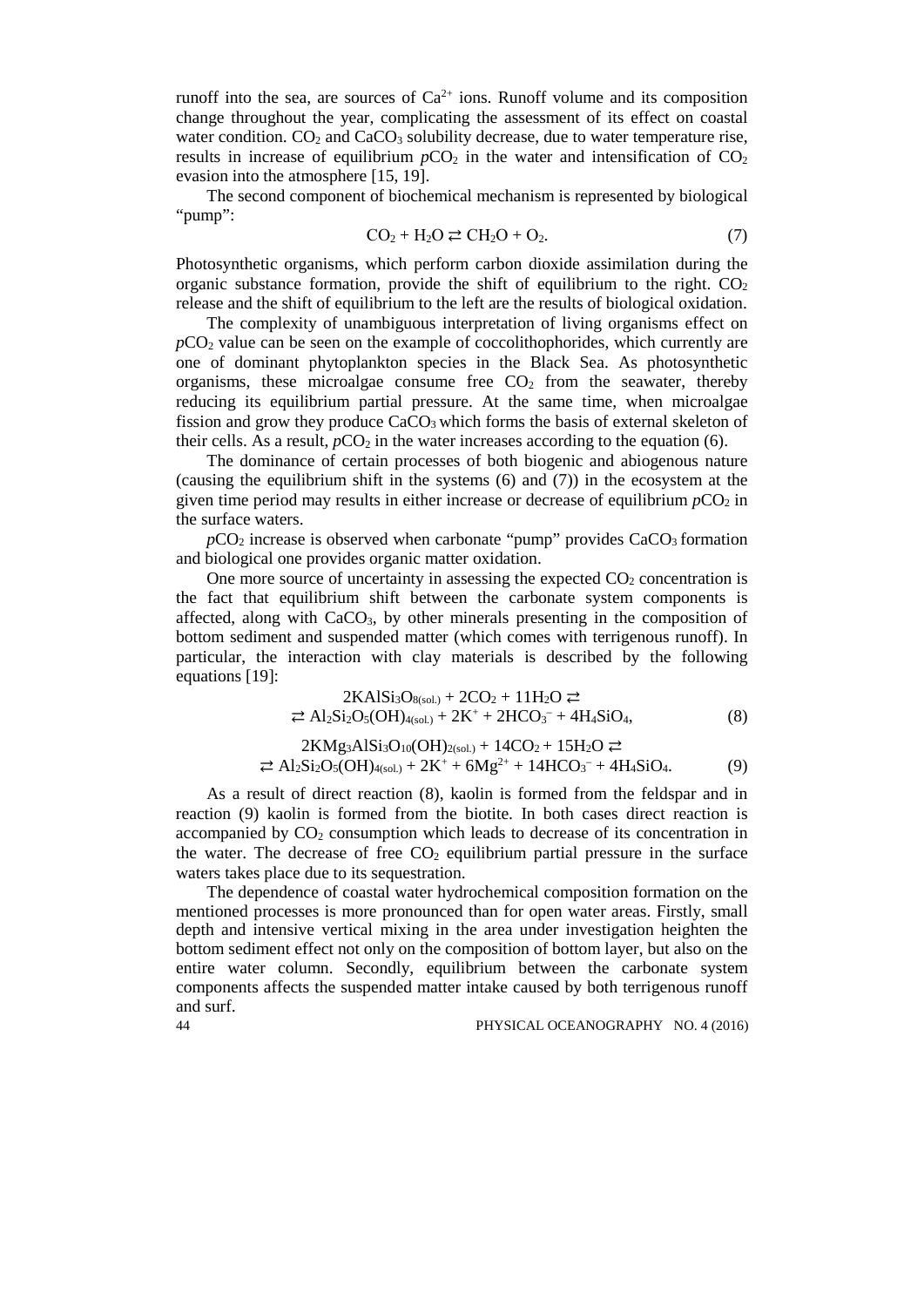**Conclusions.** The results of  $pCO_2$  and  $TCO_2$  direct measurements proved previously existed concept of the Black Sea waters as a source of  $CO<sub>2</sub>$  emission into the atmosphere.

The data of observations, carried out in autumn, indicate that in a cold season CO2 equilibrium partial pressure in the Black Sea coastal waters is lower than in the atmosphere. Due to this fact  $CO<sub>2</sub>$  invasion from the atmosphere into the water is observed.

One may assume that in a cold season more intensive bonding of carbon dioxide and its transformation into other forms of inorganic carbon take place.

This could be caused by the increase of suspended matter inflow into the water area due to more frequent storms and of terrigenous runoff volume increase.

In most cases water temperature can not be considered as the main factor affecting  $pCO<sub>2</sub>$  value in the coastal waters.

Quantitative estimation of biota effect on  $pCO_2$  and  $TCO_2$  variation requires further comprehensive study of this problem.

#### **REFERENCES**

- 1. Borges, A.V., 2011, "Present Day Carbon Dioxide Fluxes in the Coastal Ocean and Possible Feedbacks under Global Change. Oceans and the Atmospheric Carbon Content", *Springer Science+Business Media B.V*., pp. 47-77.
- 2. Borges, A.V., 2005, "Do we have enough pieces of the jigsaw to integrate CO<sub>2</sub> fluxes in the coastal ocean?", *Estuar.*, vol. 28, no. 1, pp. 3-27, doi: 10.1007/BF02732750.
- 3. Lasserre, P, Martin, J-M, 1986, "Biogeochemical Processes at the Land-Sea Boundary", Elsevier, 214 p.
- 4. Zhorov, V.A., Abakumova, T.N. & Sovga, E.E. [et. al], 1981, "*Ob obmene CO2 mezhdu morem i atmosferoy v nekotorykh rayonakh Chernogo morya* [On CO<sub>2</sub> exchange between the sea and the atmosphere in some areas of the Black Sea]", *Okeanologiya*, vol. XXI, iss. 1, pp. 55-62 (in Russian).
- 5. Zhorov, V.A., Songa, E.E. & Abakumova, T.N., 1979, "*Geokhimicheskie osobennosti raspredeleniya CO2 v nekotorykh rayonakh Chernogo morya* [Geochemical features of CO2 distribution in some areas of the Black Sea]", *Geokhimiya*, no. 9, pp. 1392-1403 (in Russian).
- 6. Skopintsev, B.A., 1975, "*Formirovanie sovremennogo khimicheskogo sostava vod Chernogo morya* [Formation of contemporary chemical composition of the Black Sea waters]", *Gidrometeoizdat*, 336 p. (in Russian).
- 7. Makkaveev, P.N., Bubnov, P.V., 1993, "*Osobennosti vertikal'nogo raspredeleniya komponentov karbonatnoy sistemy v aerobnoy zone Chernogo morya* [The features of carbonate system component vertical distribution in the Black Sea aerobic zone]", *Okeanologiya*, vol. 33, no. 3, pp. 354-359 (in Russian).
- 8. Khoruzhii, D.S., Konovalov, S.K., 2014, "*Sutochnyy khod i mezhsutochnye izmeneniya soderzhaniya uglekislogo gaza i rastvorennogo neorganichesko¬go ugleroda v pribrezhnykh vodakh Chernogo morya* [The diurnal and inter-diurnal variations of carbon dioxide and concentration of total dissolved inorganic carbon in the coastal waters of the Black Sea]", *Morskoy gidrofizicheskiy zhurnal*, no. 1, pp. 28-43 (in Russian).
- 9. Khoruzhii, D.S, 2009, "*Opyt pryamogo opredeleniya partsial'nogo davleniya uglekislogo gaza (pCO2) i kontsentratsii rastvorennogo neorganicheskogo ugleroda (TCO2) v pribrezhnykh vodakh Chernogo morya letom 2009* [Experience of the direct measurement of partial pressure of carbon dioxide (pCO2) and concentration of dissolved inorganic carbon (TCO2) in coastal waters of Black Sea in summer 2009]", *EKOSI-Gidrofizika*, iss. 20, pp. 195-203 (in Russian).